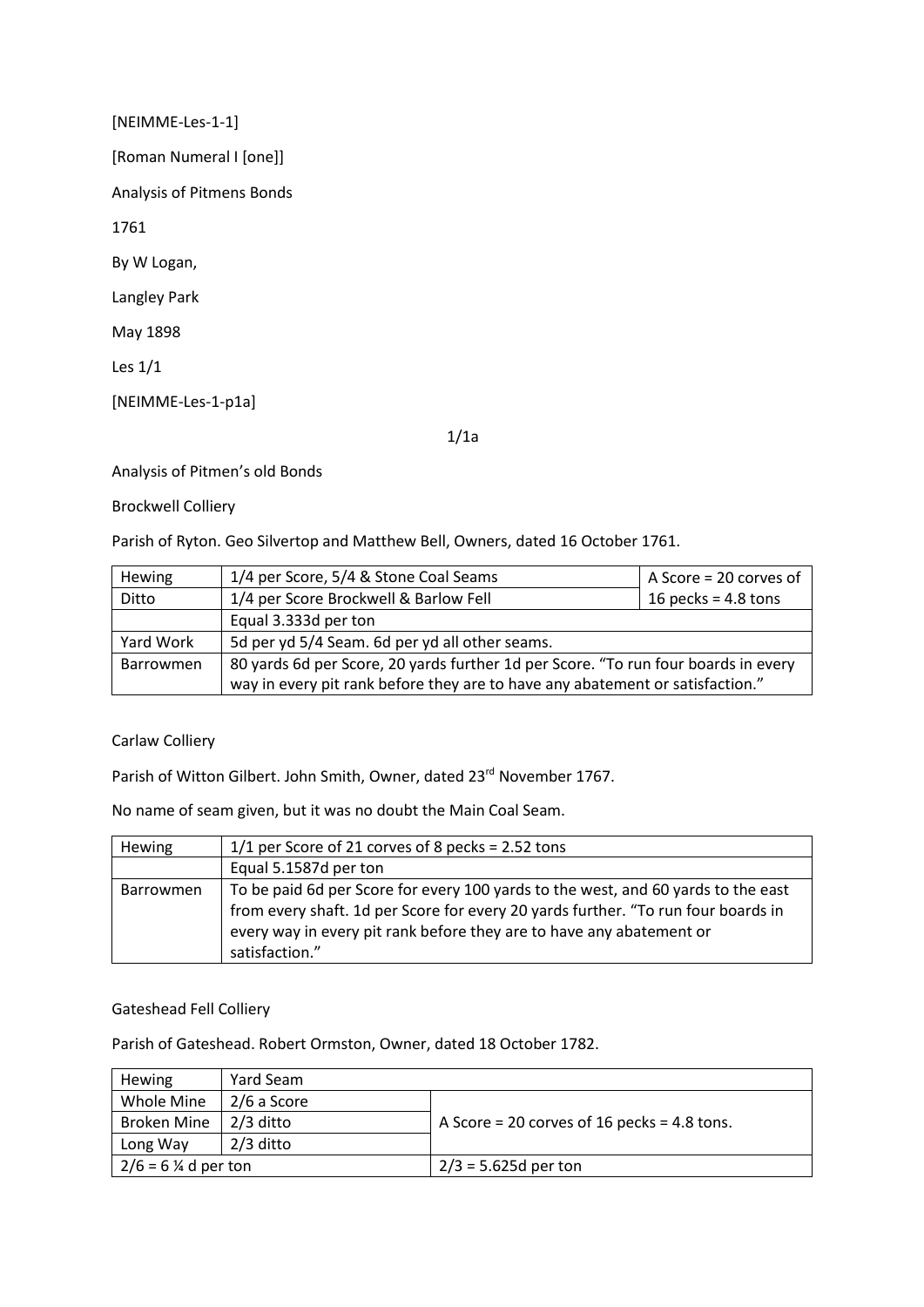| [Hewing]                       | Five Quarter and Six Quarter Seams |                                               |  |  |
|--------------------------------|------------------------------------|-----------------------------------------------|--|--|
| Whole Mine $\vert$ 2/- a Score |                                    |                                               |  |  |
| Broken Mine   1/9 ditto        |                                    | $-$ A Score = 20 corves of 20 pecks = 6 tons. |  |  |

[NEIMME-Les-1-p1b]

1/1b

If the 6/4 is worked and stowed, then the 5/4 to be paid.

| Whole Mine 2/1      | Broken 1/10                    |
|---------------------|--------------------------------|
| $2/- = 4d$ per ton  | $1/9 = 3\frac{1}{2}$ d per ton |
| $2/1 = 4.166$ ditto | $1/10 = 3.666$ ditto           |

|                           | Main Coal Seam                          |                                             |  |
|---------------------------|-----------------------------------------|---------------------------------------------|--|
| Whole Mine                | $\vert$ 1/10 per Score                  |                                             |  |
| Broken Mine   $1/7$ ditto |                                         | $A$ Score = 20 corves of 20 pecks = 6 tons. |  |
| $1/10 = 3.666d$ per Ton   |                                         | $1/7 = 3.166$ per ton                       |  |
|                           | — 1.1 I <i>II</i> III I III I <i>II</i> |                                             |  |

To send to bank only "good clean merchantable coal."

|                                        | Five Quarter Seams "under the Stone" |                                             |  |  |  |
|----------------------------------------|--------------------------------------|---------------------------------------------|--|--|--|
| Whole Mine                             | 2/6 per Score                        |                                             |  |  |  |
| Broken Mine   2/3 ditto                |                                      | A Score = 20 corves of 16 pecks = 4.8 tons. |  |  |  |
| $2/6 = 6\frac{1}{2}$ d per Ton         |                                      | $2/3 = 5.625$ per ton                       |  |  |  |
| Includes the cutting of stone 8 inches |                                      |                                             |  |  |  |

To send to bank only "good clean merchantable coal."

| Yard Work          | <b>Winning Headways</b> | Walls         |  |
|--------------------|-------------------------|---------------|--|
| 6/4 & 5/4 together | 10d [per yard]          | 8d [per yard] |  |
| 5/4 under stone    | 10d [per yard]          | 8d [per yard] |  |
| Low Main           | 8d [per yard]           | 6d [per yard] |  |
| Yard Seam          | 10d [per yard]          | 8d [per yard] |  |

| Taking down stone in Yard Seam in Headways, Walls, and Narrow Bords          | 6d per yard   |
|------------------------------------------------------------------------------|---------------|
| To send small and hirvings to bank separate If stowed underground to be paid | 3d per Score  |
| Working double in Bords for 20 peck corves                                   | 2d per Score  |
| Setting props                                                                | 2d per Score  |
| Hewers working shift work                                                    | 1/4 per shift |
| Barrowmen, first rank 60 yards                                               | 8d per Score  |
| 60-80 yards                                                                  | 9d ditto      |
| every 20 yards further                                                       | 1d ditto      |
| Drivers for 1 <sup>st</sup> half of year                                     | 10d per day   |
| 2 <sup>nd</sup> ditto                                                        | $1/-$ ditto   |

[NEIMME-Les-1-p1c]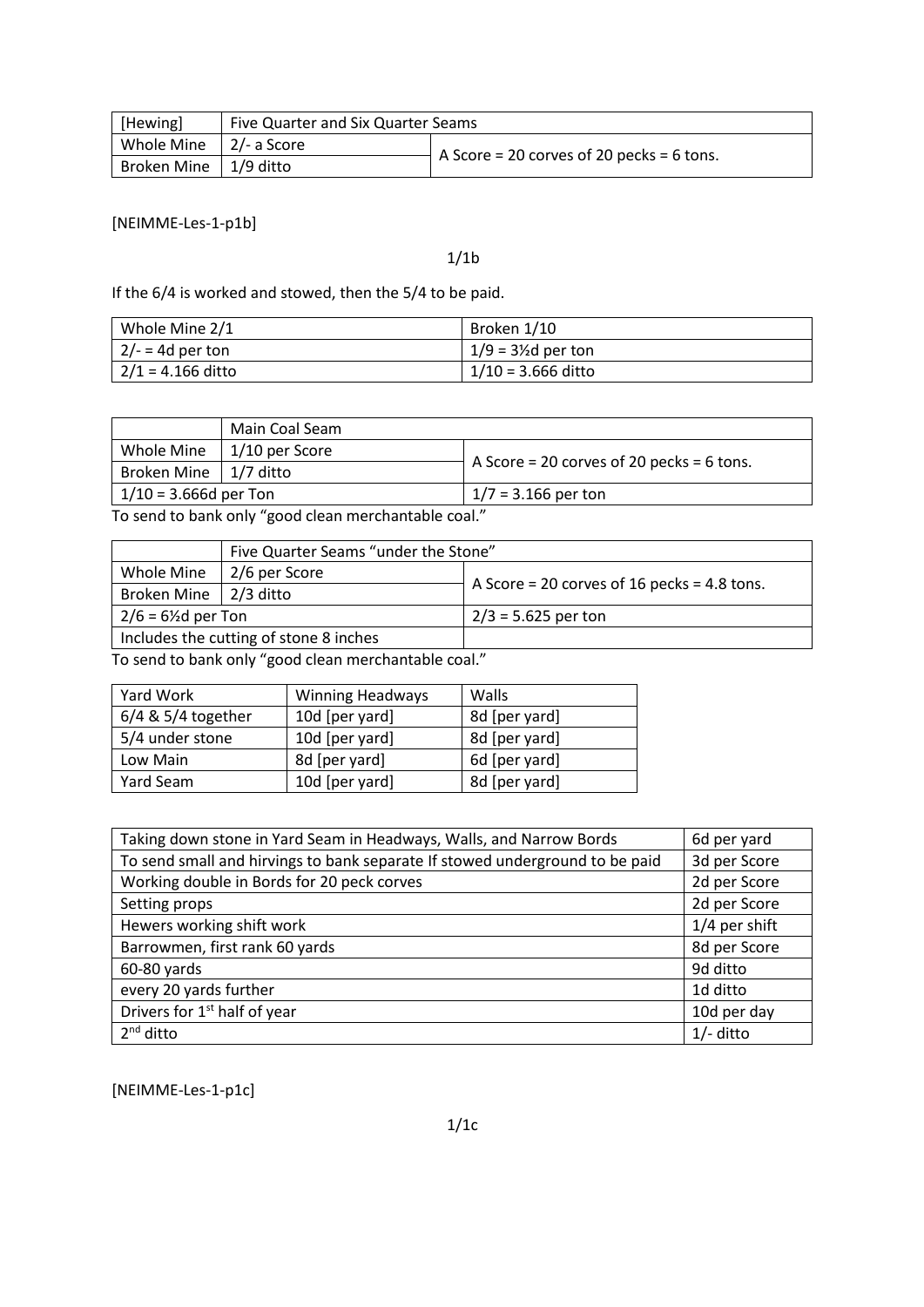Pontop PIke Colliery, and embracing Pontop pike, Lanchester Fell, Lintz Collieries, and Collierly Collieries. John, Marquis of Bute; Francis, Marquis of Hertford; and Ann, Simpson, Owners, dated 18 March 1820.

| <b>Hewing</b>                                                                                  |                |                                                     | Loud Pit. Hard Coal Seam                    |  |                     |
|------------------------------------------------------------------------------------------------|----------------|-----------------------------------------------------|---------------------------------------------|--|---------------------|
| Whole Mine, when kirving in the Splint                                                         |                | $3/4$ [per score]   A Score = 20 corves of 16 pecks |                                             |  |                     |
| Broken Mine ditto on ditto                                                                     |                |                                                     | $3/4$ [per score]  <br>corves = $4.8$ tons. |  |                     |
| $3/4 = 8.333d$ per ton                                                                         |                |                                                     | $3/- = 7\frac{1}{2}$ d per Ton              |  |                     |
| Yard Work.                                                                                     | Headways       |                                                     | Walls                                       |  | Narr. [narrow] Bord |
| Whole Mine                                                                                     | $1/3$ per yard | $1/-$ per yard                                      |                                             |  | 6d per yard         |
| Turning bord out of Headways 2/6 each                                                          |                |                                                     |                                             |  |                     |
| Broken Mine Walls 10d per yard                                                                 |                |                                                     |                                             |  |                     |
| Taking up Splint 3d per yard                                                                   |                |                                                     |                                             |  |                     |
| 2d per Corf to be paid for every corf of splint or small Coal left underground                 |                |                                                     |                                             |  |                     |
| Putting. 8d per Score up to 60 yards, and 1d per score commencing at 61 yards for every 20 yds |                |                                                     |                                             |  |                     |
| further                                                                                        |                |                                                     |                                             |  |                     |

| <b>Hewing</b>                                      |                         | South Pit. Hard Coal Seam |                      |                                 |              |
|----------------------------------------------------|-------------------------|---------------------------|----------------------|---------------------------------|--------------|
| Whole Mine, kirving on the Splint                  |                         | 3/10 per Score            |                      | A Score = 20 corves of 16 pecks |              |
|                                                    |                         |                           | corves $= 4.8$ tons. |                                 |              |
| $3/10 = 9.784d$ per ton                            |                         |                           |                      |                                 |              |
| Yard Work.                                         | <b>Winning Headways</b> |                           | Walls                |                                 | Narrow Bords |
|                                                    | $1/3$ per yard          |                           | $1/-$ per yard       |                                 | 6d per yard  |
| Turning bord out of Headways 2/6 each              |                         |                           |                      |                                 |              |
| Broken Mine Walls 10d per yard                     |                         |                           |                      |                                 |              |
| Taking up Splint to make height 4d per yard        |                         |                           |                      |                                 |              |
| Splint or Small Coal cast underground 3/10 a Score |                         |                           |                      |                                 |              |
| Putting. Same as Loud Pit                          |                         |                           |                      |                                 |              |

[NEIMME-Les-1-p1d]

1/1d

| Delight Pit, Hutton Seam<br>Hewing                                                            |  |                   |                                           |                                 |             |  |
|-----------------------------------------------------------------------------------------------|--|-------------------|-------------------------------------------|---------------------------------|-------------|--|
| Whole Mine, at Stone                                                                          |  | $2/2$ [per score] |                                           | A Score = 20 corves of 20 pecks |             |  |
| Ditto under the top                                                                           |  |                   | $2/4$ [per score]  <br>$corves = 6 tons.$ |                                 |             |  |
| $2/2 = 4.333d$ per ton                                                                        |  |                   | $3/- = 4.666d$ per ton                    |                                 |             |  |
| Yard Work.<br><b>Winning Headways</b>                                                         |  |                   | Walls                                     |                                 | Narrow Bord |  |
| $1/2$ per yard                                                                                |  |                   | $1/-$ per yard                            |                                 | 4d per yard |  |
| Turning bord out of headways 1/6 each                                                         |  |                   |                                           |                                 |             |  |
| Small Coals cast underground 2/1 per Score                                                    |  |                   |                                           |                                 |             |  |
| Putting. 9d per Score up to 60 yds, and 1½d per score commencing at 61 yards for every 20 yds |  |                   |                                           |                                 |             |  |
| further                                                                                       |  |                   |                                           |                                 |             |  |

In a Bond for the same Collieries dated 5<sup>th</sup> March 1827 I find for the first time (to my knowledge) clauses: That it is competent for the Viewer to prevent the use of gunpowder either wholly or in part. Defined terms as to the occupation of dwelling houses. As to the not keeping of dogs.

The same bond defines a 20 peck corf as containing 87.249 imperial gallons.